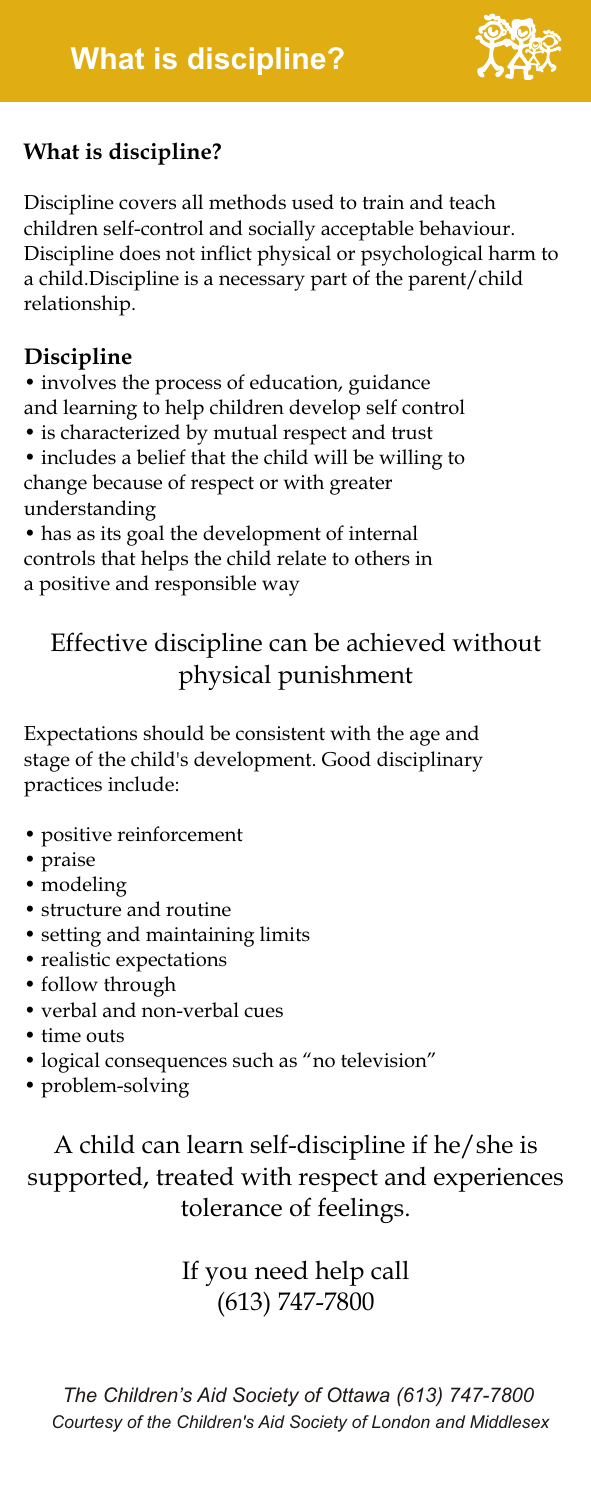

#### **What is corporal punishment?**

Corporal punishment combines control, force and physical pain to get children to behave in acceptable ways.

Punishment does not necessarily require mutual respect or trust between the parent/child.

Some examples of corporal punishment are:

- punching, kicking, shaking, harsh spankings or slaps
- throwing objects that can injure a child
- threatening a child with physical harm
- placing a child in a locked or confined space
- depriving a child of basic needs (eg. food)

**What happens to children when a parent uses corporal punishment?** There is a significant risk of injury to the child when a parent uses corporal punishment. Corporal punishment can cause physical harm, permanent physical disabilities and occasionally death. There is a risk of emotional problems developing in the future. Many children who have been punished as a child grow up to become abusive to their

children and their family as an adult.

#### **What is the position of the Children's Aid Society on the use of Corporal Punishment?**

The Children's Aid Society of Ottawa is opposed to the use of corporal punishment in any form as a means of disciplining or punishing children. The Society promotes effective parenting and child rearing practices as alternatives to corporal punishment. Excessive use of corporal punishment may result in a referral to and investigation by a Children's Aid Society.

# If you need help call (613) 747-7800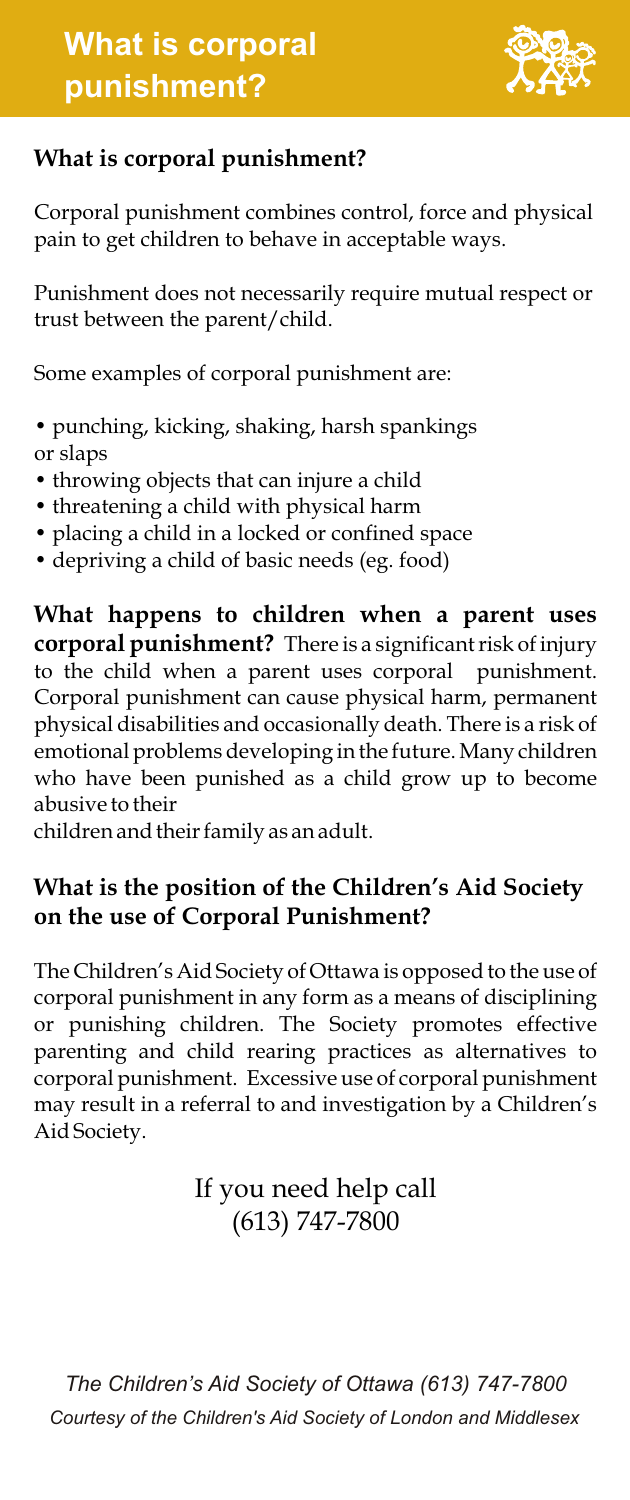

It is important to teach children about safety. It is just as important to teach ourselves what we need to know in order to keep our children and communities safe. Here are some things that you and your family can do to prevent the sexual abuse of your children.

#### **Adults need to learn, teach and practice**

• practice talking to other adults about the difficult topics. Say the words out loud so that you become more comfortable with using the words, asking questions, confronting behaviours

• practice talking with both the adults and children in your life about their difficult issues to get them in the habit of talking with you. Show them that you will listen to what they say, even if the subject is embarrassing or related to something they have done wrong

• teach children the proper names of body parts. This helps them to understand their bodies and to ask questions that need to be asked or for telling about sexual abuse

• teach children the difference between OK touching and touching that is not Ok—tell younger children to talk to you if anyone, family, friend or anyone else touches their private parts

• teach children that secrets about touching are not okay *Source…STOP IT NOW, MA*

#### **Adults need to take responsibility**

• watch for signs of abuse—many children, especially young ones, are not able to protect themselves sexually • teach your children that their "no" will be respected, whether it is in playing or tickling or hugging and kissing. If your child does not want to give his grandfather a kiss, let him shake hands

• all members of the family have rights to privacy in dressing, bathing, sleeping and other personal activities. If anyone does not respect these rights, an adult should clearly tell them the family rules

• report anything you know or suspect that is sexual abuse. Without help, the abuse will not stop

*The Children's Aid Society of Ottawa (613) 747-7800 Courtesy of the Children's Aid Society of London and Middlesex*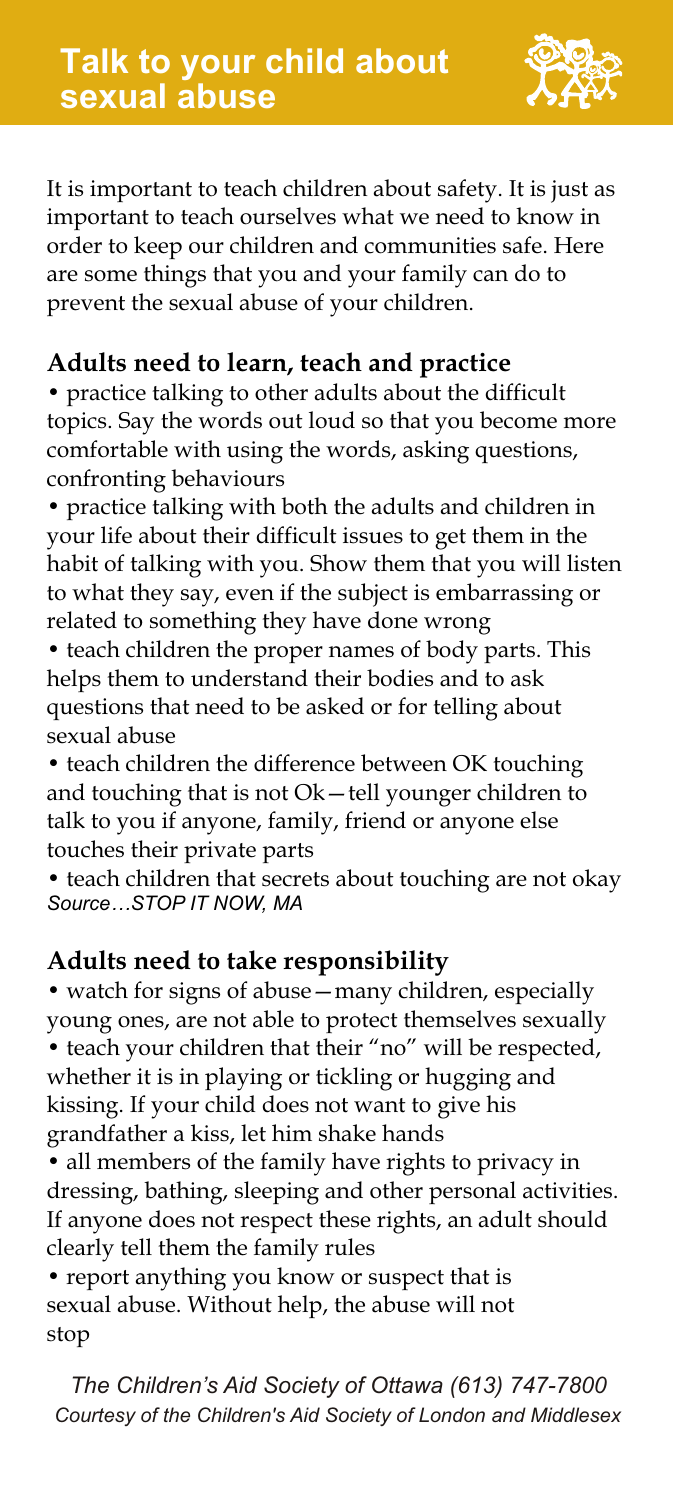

A happy relationship between a parent and a child is the most important foundation on which to build acceptable behaviour.

#### **Things that encourage good behaviour**

• positive attention (hugs and praise) given for acceptable behaviour is more effective than criticism and punishment for things the child gets wrong

• ignore minor misbehaviour and intervene only when there are serious problems or a child is in danger. Children learn to tune out or turn off when they are constantly "got at". Their self-esteem suffers if they never get anything "right"

• ensure the child understands what is right not just what is wrong. Do not just describe what the child has done wrong. Tell him/her how to do it right

• clear communications is basic to effective discipline. If children do not hear or understand our message, they cannot do what is asked of them. Therefore, it is important to gain the child's attention and to keep the message short and specific

Each child has a different personality and a different set of needs. Adults need to adapt to their child's personality and needs. Adults need to avoid comparisons as much as possible and learn from the child as they grow.

No child is well-behaved all the time. As adults, we have a responsibility to guide children's behaviour so that they learn from their mistakes and experience the pleasure of our approval. *Source…EPOCH NZ Website*

Parents must be consistent about rules and expectations.

*The Children's Aid Society of Ottawa (613) 747-7800 Courtesy of the Children's Aid Society of London and Middlesex*